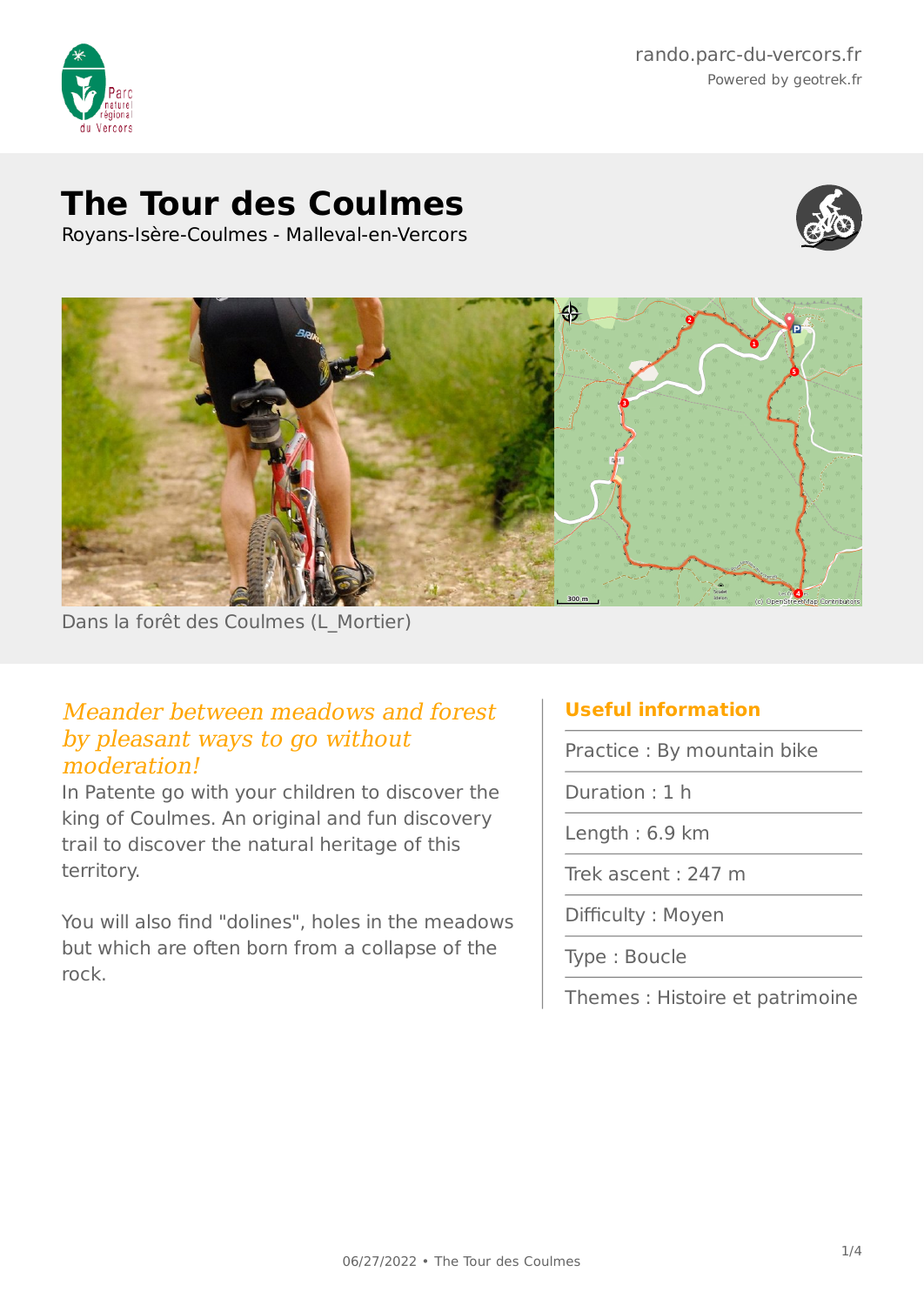# **Trek**

Departure : Parking place name Patente Arrival : Parking place name Patente Markings :  $=$  PR

Departure from the crossroads of Patente, descend to the Fontaine de Bury 1 then the Prairie de Ganasse 2.

Continue towards Clos Michet 3 and the Clos Michet car park, before taking the forest road for a few hundred meters.

Always follow the beacons of the MTB circuit n ° 19 Blue and mark the yellow and green paint between each directional panel. At the Croisettes 4, the trail sets off again towards the north in the undergrowth to join the Clairière de Patente 5 then Patente.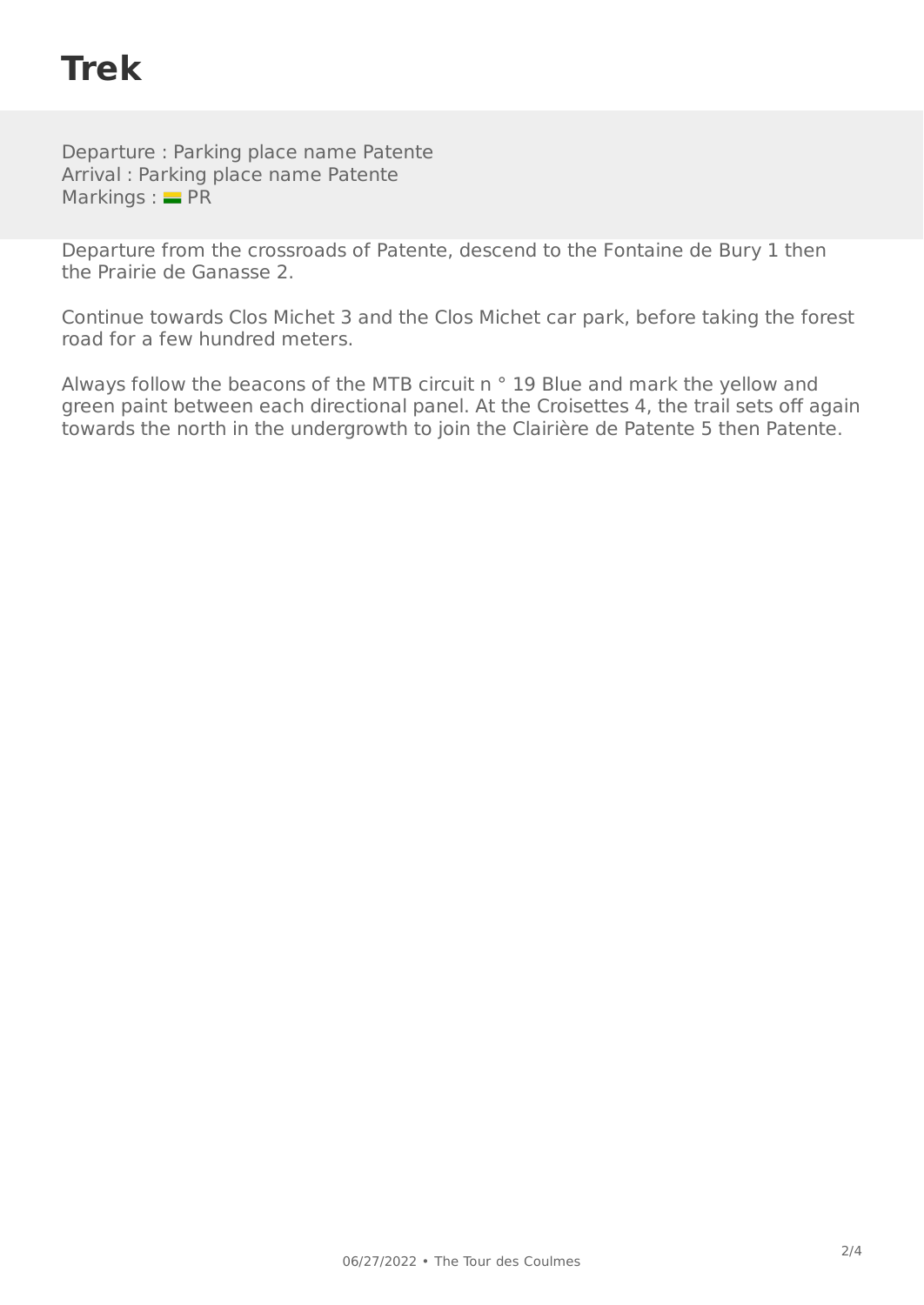# **On your path...**